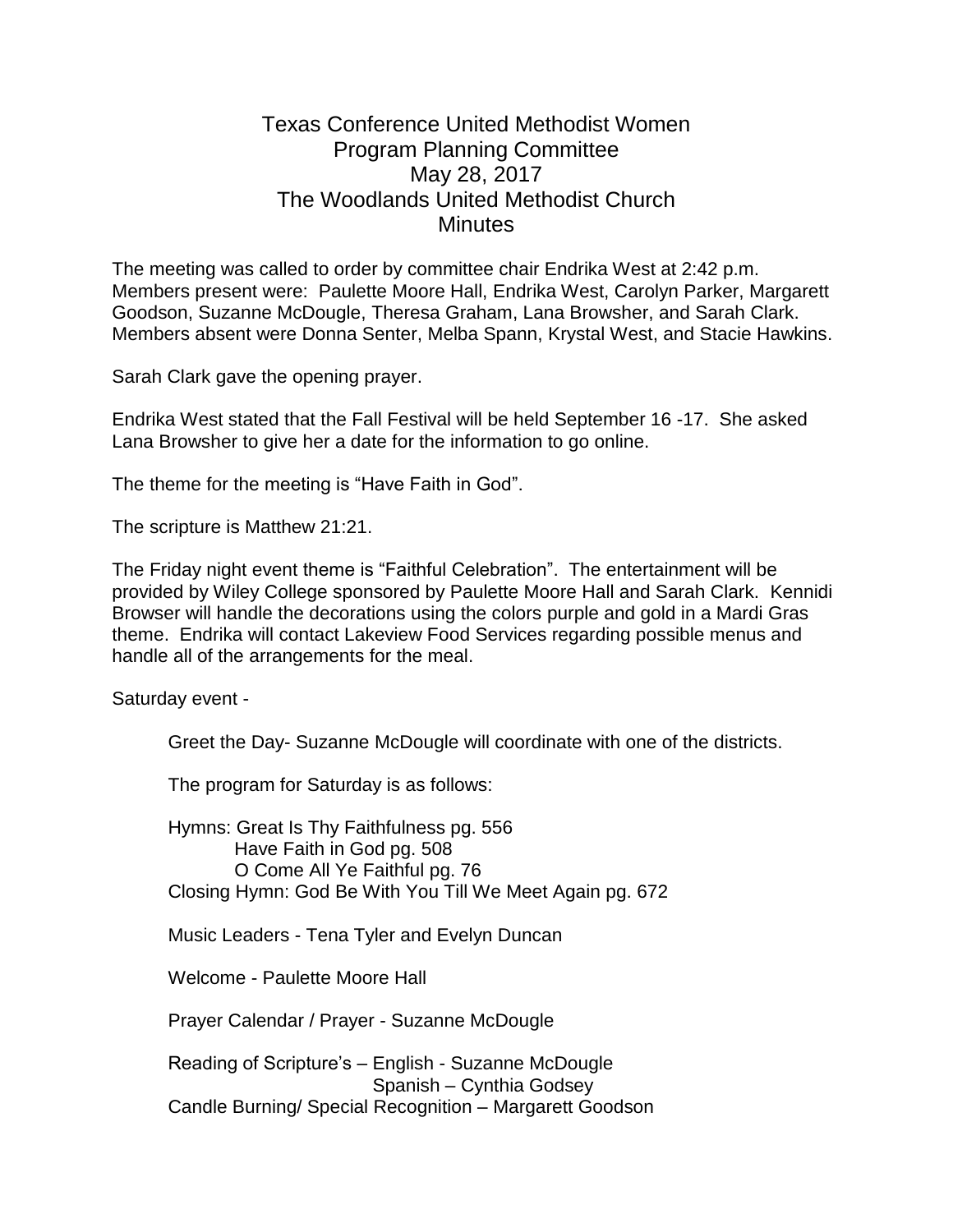Announcements – Endrika West

Guest Speaker – Cheryl Smith (Paulette Moore Hall will contact) Gail Ford-Smith (Edrika West will contact if Ms Smith declines) Ann Spears (Endrika will contact if Ms. Ford-Smith declines)

Introduction of Guest Speaker- Paulette Moore Hall

Dedication of Kits- Theresa Graham

Mission Moment - Margarett Goodson

Adoption of Budget - Margarett Goodson

Pledge Service - Margarett Goodson

Focus Group Leaders

- 1. Janet Cline- Confirmed (Krystal West)
- 2. Diane McGeehee- Confirmed (Krystal West)
- 3. Sarah Clark- Confirmed
- 4. Endrika West Confirmed
- 5. Rev. Loraine Brown Theresa Graham will contact
- 6. Karen Clay- Confirmed

Rooms to be used for the 6 Focus Groups – assigned and announced by Endrica **West** 

Return to St. Luke after Lunch

Gathering/ Music Playing

Welcome Back – President

**Communion** 

**Offering** 

Doxology

The business session will include adoption of the budget, election of officers, and standing rules revisions.

Planning for the Spring Celebration Spiritual Growth –